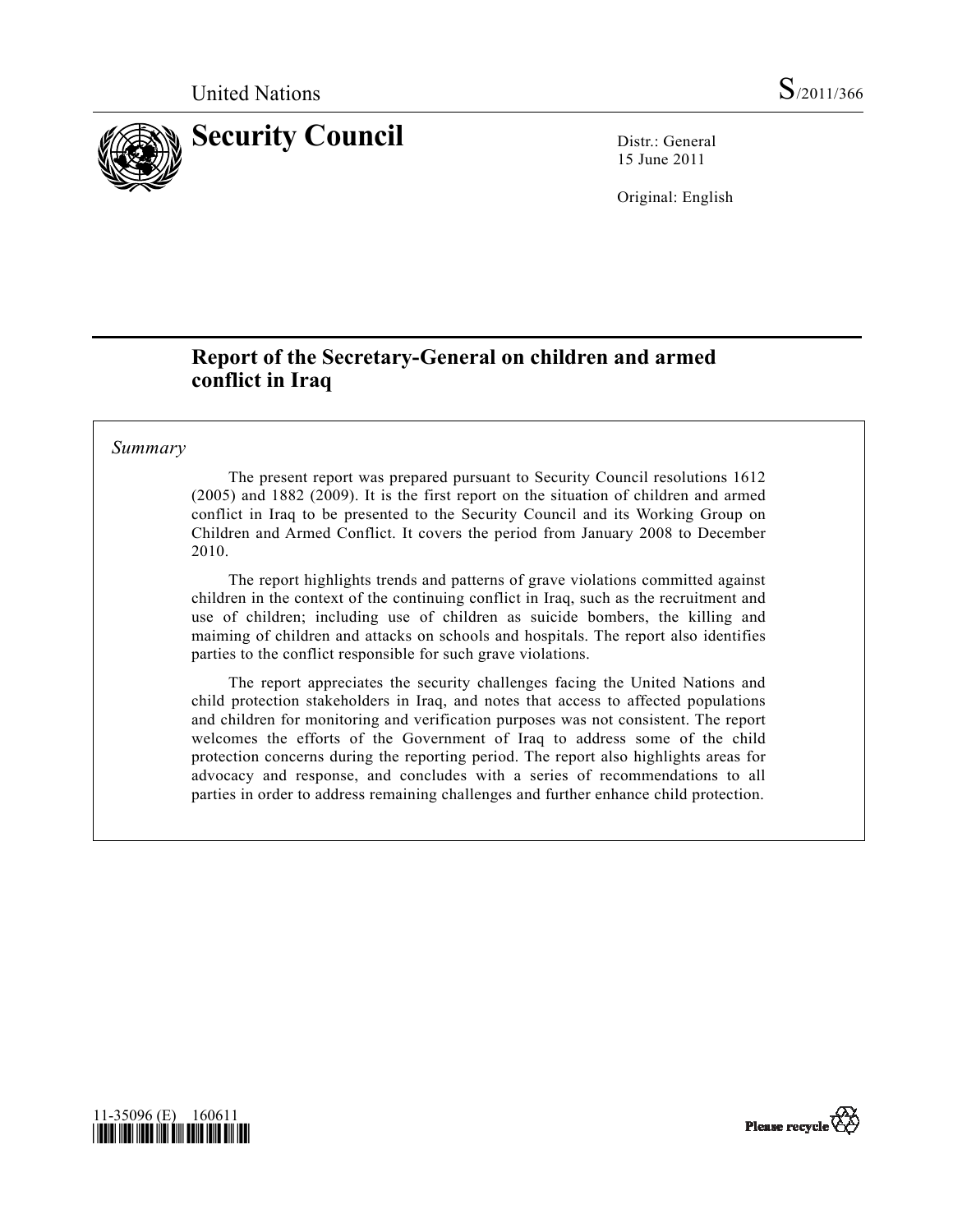## **I. Introduction**

1. The present report, prepared pursuant to Security Council resolutions 1612 (2005) and 1882 (2009), covers the period from January 2008 to December 2010 and highlights trends and patterns of violations committed against children in the context of the continuing conflict in Iraq. It is presented to the Security Council and its Working Group on Children and Armed Conflict as the first country report on Iraq from the country task force on monitoring and reporting, which was formally established in June 2010. The report identifies parties to the conflict responsible for grave violations and abuses committed against children and highlights areas for advocacy and response to enhance the protection of children affected by the conflict in Iraq. The report also contains recommendations to all parties to the conflict.

2. The volatile security environment and the lack of access to affected populations and areas most affected by the conflict have significantly hindered the monitoring and reporting activities during the reporting period. As a result, incidents and trends described below may only reflect some of the grave violations committed against children in Iraq.

3. In March 2009 the annual report of the Secretary-General on children and armed conflict (S/2009/158) listed Al-Qaida in Iraq as a party that recruits, trains and uses children to conduct military-related operations in Iraq. In the same month, the establishment of the country task force on monitoring and reporting for Iraq was endorsed by the United Nations country team. The task force convened for the first time in June 2010 and subsequently met with the Government of Iraq, through the Ministry of Foreign Affairs, to formally introduce it to the monitoring and reporting process.

# **II. Political, military and social developments in Iraq**

### **A. General overview**

4. Parliamentary elections took place in Iraq in March 2010 and the final result was declared at the end of May 2010. That result was contested and a series of negotiations followed, which led to an agreement by the main political parties and the announcement in December 2010 of a new government led by Prime Minister Al-Maliki.

5. Considerable security challenges remain for the United Nations operations on the ground, which are being addressed in close cooperation with the Iraqi security forces. Movements continued to be limited, including in some areas of Baghdad, with consequences on the overall child protection efforts, as well as monitoring and verification activities. Security of staff also remains compromised. On 25 October 2010, insurgents using explosive devices attacked a convoy carrying my Special Representative for Iraq and the Deputy Special Representative while they were travelling from Najaf. As a result of the attack, two members of the Iraqi security forces died and several others were injured.

6. During the reporting period, security agreements between the Government of the United States of America and the Government of Iraq came into effect, according to which the withdrawal of American troops from Iraq will be completed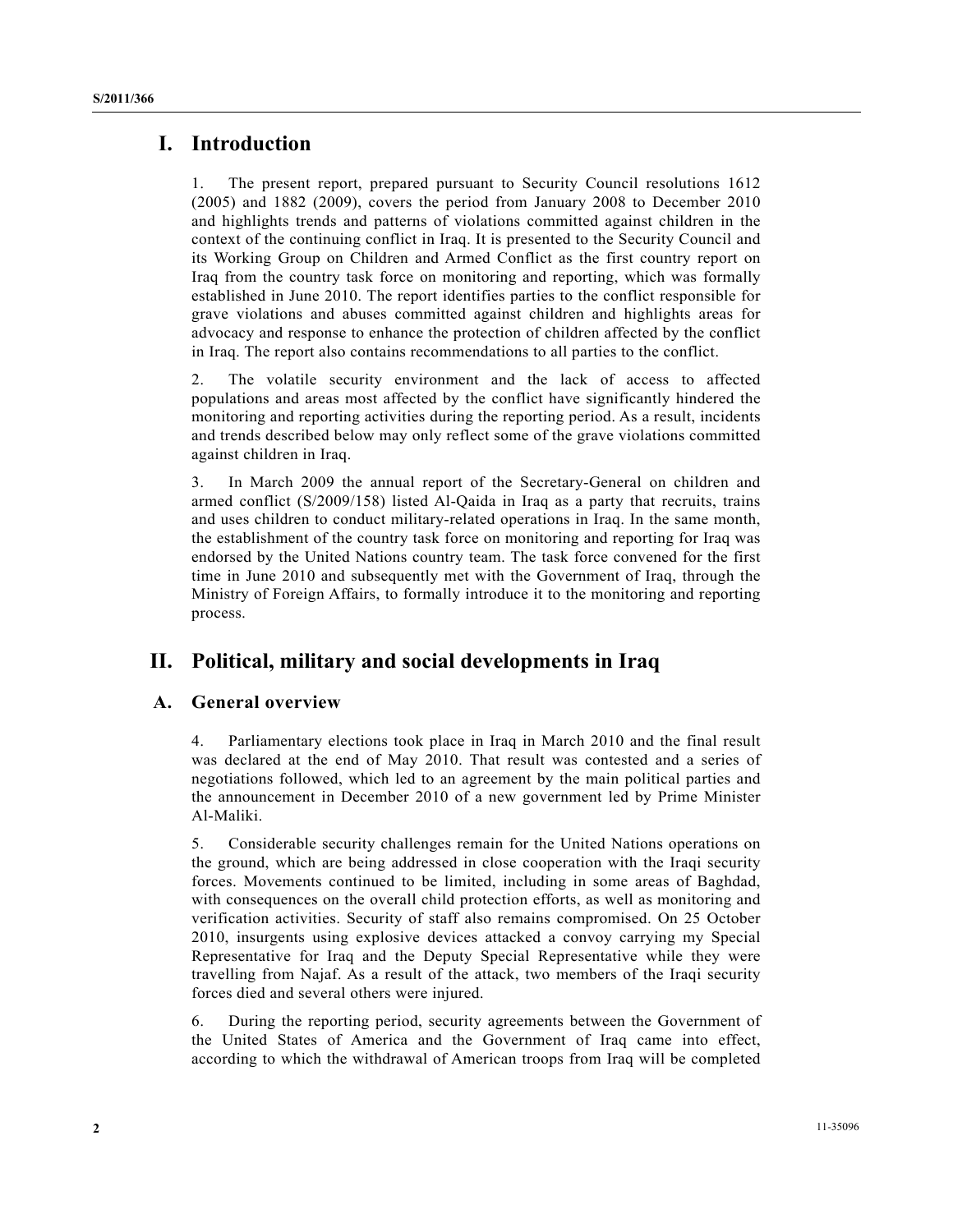by December 2011. The Iraqi security forces have assumed full responsibility for security since June 2009. Civilian casualties as a result of the conflict continued to be high during the reporting period, but have decreased overall from 2008 onwards. In 2008, the Government of Iraq reported that 6,787 civilians were killed and 20,178 wounded, including 376 children killed and 1,594 injured. In 2009, it was reported that 4,068 civilians were killed and 15,935 wounded, including 362 children killed and 1,044 wounded. For the first nine months of 2010, the Government of Iraq reported to the United Nations Assistance Mission for Iraq (UNAMI) 2,558 civilians killed and 11,129 wounded, including 134 children killed and 590 wounded.

7. The humanitarian situation in Iraq has moved from an emergency context to one of fragile early recovery. However, continued violence has destroyed the social services infrastructure and access to basic services, such as water and sanitation, health care and education, remains limited especially for children. Traditional systems of physical, social and legal protection have also been severely compromised by the conflict and, as a result, children have become more vulnerable to exploitation and abuse.

## **B. Armed forces and armed groups operating in Iraq**

### **Iraqi security forces**

#### *Iraqi army*

8. The Iraqi Army operates under the authority of the Ministry of Defence. It has a strength of approximately 250,000 soldiers. Under an agreement with the Central Government, the Iraqi Army's area of operations is restricted to governorates outside of the Kurdistan Region of Iraq, where such activities are undertaken by the Peshmerga. Iraq is a party to the Optional Protocol to the Convention on the Rights of the Child on the involvement of children in armed conflict. The minimum age of recruitment for the Iraqi army is 18 years.

### *Iraqi police*

9. Formally known as the Iraqi Police Service, the Iraqi police is tasked with law enforcement in Iraq. It is the primary means of the Government of Iraq to address issues of law and order. Under the control of the Ministry of the Interior, the Iraqi police has a strength of approximately 400,000 uniformed officers. The Iraqi police also has a branch within its services known as the Federal Police, which is tasked to fight terrorism and armed groups and addresses the gap between the civilian police and the Iraqi military. The minimum age of recruitment for the Iraqi police is 18. The area of operations of the Iraqi police is restricted to governorates outside of the Kurdistan Region of Iraq, where such activities are undertaken by the Kurdistan Region police.

#### *Peshmerga*

10. The Peshmerga is the armed force of the Kurdistan Regional Government and is part of the Iraqi federal defence structure, with strength of approximately 200,000 soldiers. It is based in the Kurdistan Region of Iraq, but, at the request of the Government of Iraq, it has deployed units to areas outside of the region, including Mosul and Baghdad, to assist the Iraqi security forces. Additionally, the Peshmerga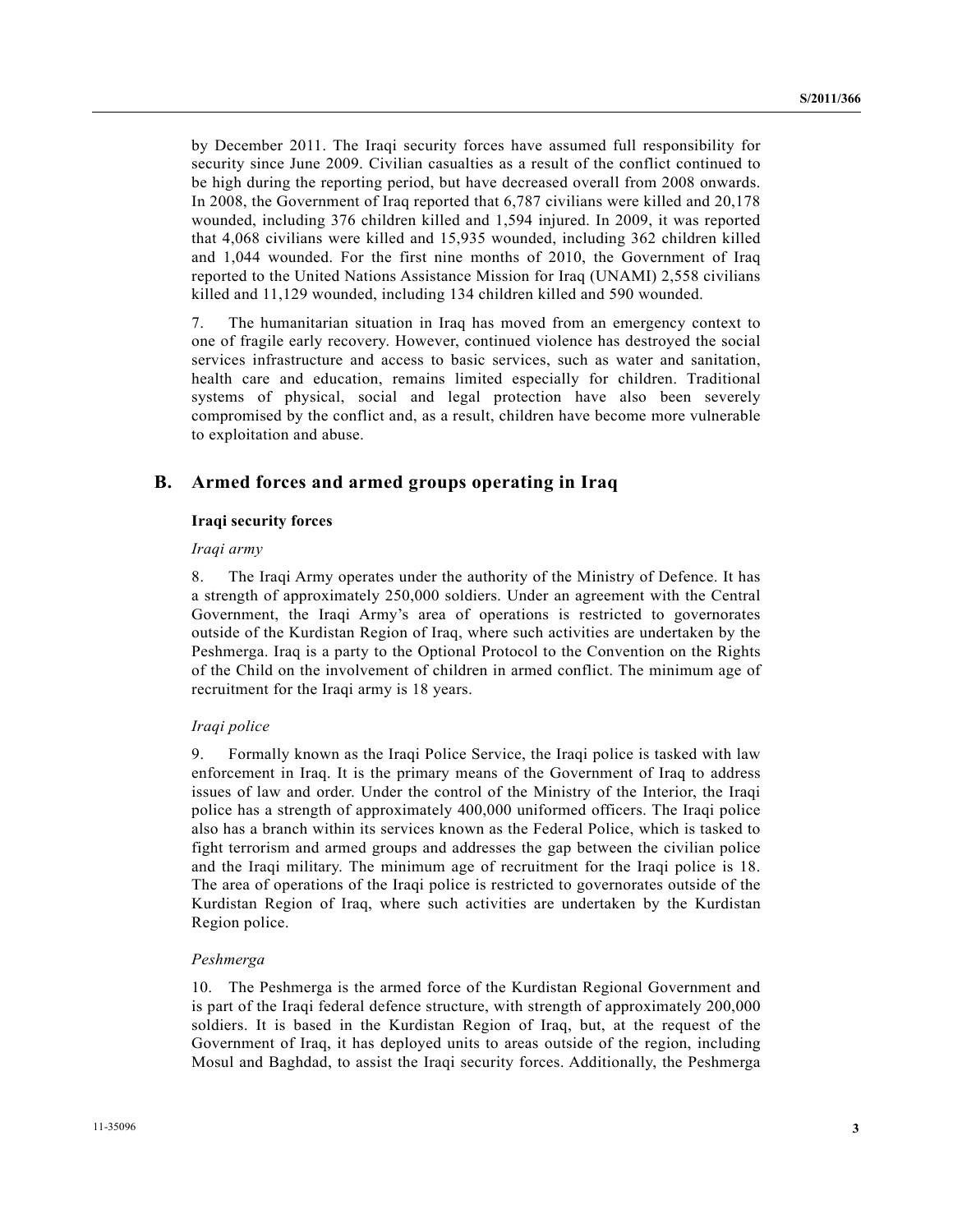is present in areas with contested administrative boundaries, such as Kirkuk, Diyala and Ninewa Governorates.

### *The Awakening Councils*

11. The Awakening Councils (also known as the "Sons of Iraq") consist of Sunni tribes whose leadership broke away from Al-Qaida in Iraq in 2005. The movement started in Anbar Governorate and quickly spread to other governorates. According to an agreement with the Multi-National Force-Iraq (MNF-I), the Awakening Councils would provide security in areas under their control and expel Al-Qaida in Iraq. They were and remain a key element in combating the insurgency. The Awakening Councils reached a strength of over 100,000, primarily in Baghdad, and remain present in most of Iraq, with the exception of the Kurdistan Region. Originally supported by MNF-I, by 2009 the responsibility for the Awakening Councils had been transferred to the Ministry of Defence, which provides salaries, with the aim of their eventual integration into the Iraqi security forces or other Government agencies. As at August 2010, approximately 40 per cent of Awakening Council members had been given new employment with the Government or had joined the private sector; the remainder continues to provide security functions under the control of the Ministry of Defence.

### **Anti-Government armed groups**

12. The conflict in Iraq involves a number of insurgent groups. Those listed by the Secretary-General as being responsible for grave violations against children are described below.

### *Al-Qaida in Iraq*

13. Al-Qaida was reportedly founded in 2003. The group seeks the withdrawal of foreign forces from Iraq and the establishment of an Islamic caliphate. The exact size of its membership remains difficult to ascertain owing to its clandestine nature. Operations conducted by Al-Qaida tend to concentrate around the areas of Baghdad, Diyala, Salah ad-Din, Mosul and in Al-Anbar Governorate, with periodic attacks against Shia communities in southern Iraq. Al-Qaida regularly carries out indiscriminate attacks with the aim of terrorizing the population and/or targeted attacks against military, Government and civilian targets. It claimed responsibility for the attack against the United Nations in Baghdad in August 2003 that killed 22 United Nations personnel. In 2006, Al-Qaida became a part of the armed group Islamic State of Iraq.

### *Islamic State of Iraq*

14. Islamic State of Iraq is an insurgent group, created in 2006, that is comprised of a number of other armed groups in Iraq, including Al-Qaida. It claims to have established a provisional Islamic state in Iraq and to have unified Sunni insurgent groups under goals similar to those of Al-Qaida. It regularly claims responsibility for large scale mass casualty attacks against Government and civilian targets in Baghdad, including the bombings of Government buildings in October 2009 that killed 155 people, and 125 people in December of the same year, as well as the attack against a church that killed 55 people in October 2010 in Baghdad.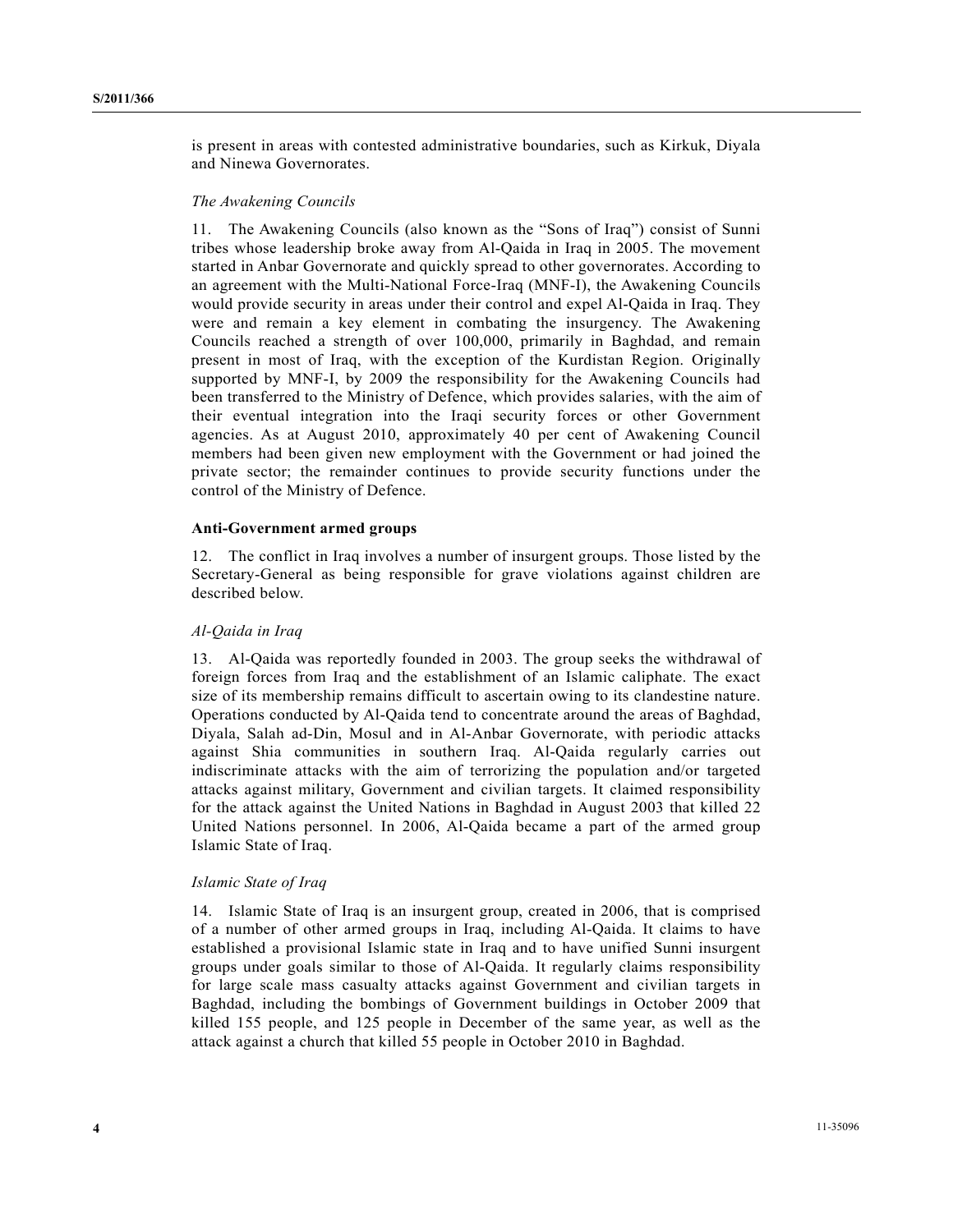### **International Military Forces**

### *Multi-National Force-Iraq*

15. International military forces present in Iraq were led by the United States of America under MNF-I from 15 May 2004 to 1 January 2010. MNF-I was mandated by Security Council resolution 1546 (2004), and was subsequently extended by resolutions 1637 (2005), 1723 (2006) and 1790 (2007). Troops from 40 countries were part of MNF-I, with the single largest troop-contributing nation being the United States of America, which had 165,000 soldiers deployed in Iraq at the peak of the conflict in 2007. By August 2009, all States other than the United States had withdrawn their troops. With the aim of transferring the responsibility for security from MNF-I to the Government of Iraq, the United States-Iraq status of forces agreement was signed between Iraq and the United States in December 2008. The key features of the agreement were MNF-I ceasing all combat operations by August 2010 and the withdrawal of all American troops from Iraq by December 2011.

### *United States Forces in Iraq*

16. On 1 January 2010, MNF-I was deactivated and replaced by United States Forces in Iraq (USF-I). On 9 August, the last MNF-I combat unit left Iraq, although a number of support troops remain and are now part of USF-I. They are tasked with training members of the Iraqi security forces, conducting counter-terrorism operations, and providing protection for United States military and civilian personnel. By November 2010, the remaining USF-I troop strength in Iraq was approximately 50,000 troops.

# **III. Visit of the Special Representative of the Secretary-General for Children and Armed Conflict and the monitoring and reporting mechanism**

17. My Special Representative for Children and Armed Conflict visited Iraq from 13 to 25 April 2008, upon the invitation of the Government of Iraq. The visit aimed at assessing first-hand the situation of children affected by the conflict in Iraq and to advocate for better protection of children. The Special Representative met with children from internally displaced families, NGOs, teachers, Government officials, UNAMI staff and protection partners in Baghdad and the Kurdistan Region.

18. She also held discussions with MNF-I on detention procedures and due process for minors in MNF-I custody. In her discussions with UNAMI it was agreed that greater efforts should be made to establish appropriate child protection policies, including an improved monitoring and reporting mechanism that would expand to conflict-affected areas as well as the need for additional child protection advisers.

## **IV. Grave violations of children's rights: incidents and trends**

### **A. Recruitment and use of children by armed forces and armed groups**

19. Throughout the conflict in Iraq, armed groups have recruited, trained and used children to take part in hostilities both directly and indirectly. Children have been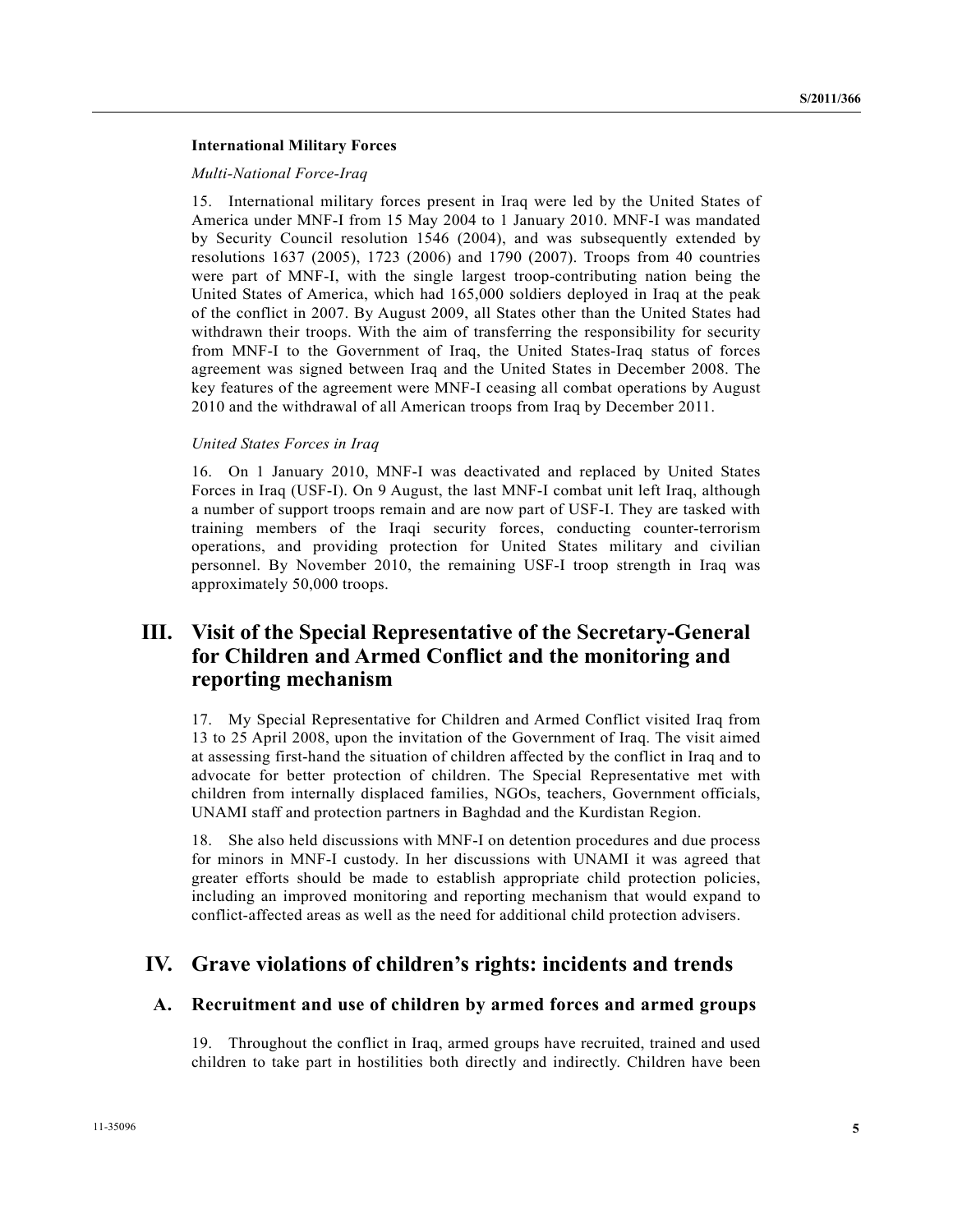used to spy and scout, transport military supplies and equipment, videotape attacks for propaganda purposes, plant explosive devices and actively engage in attacks against security forces and civilians. The exact number of children recruited and used by armed groups in Iraq remains difficult to ascertain because of the restrictive security situation.

20. Information received from community leaders, Government officials, security forces and national and international child protection partners demonstrates that children have been systematically used by insurgent groups. For example, on 12 June 2009, a member of the Council of Representatives, and Deputy Chairman of the Human Rights Committee, was killed inside a mosque in Baghdad. The attack was allegedly carried out by a 15-year-old boy armed with a pistol. Reports also indicate that the Iraqi security forces and MNF-I/USF-I have encountered children engaged in combat activities. For instance, in May 2009, a joint Iraqi police and MNF-I patrol in Hawija District, Kirkuk, was attacked by a boy estimated to be between the ages of 14 and 16, who threw a grenade at the patrol. On 1 June 2009, in the same area, another joint patrol was attacked by a 15-year-old boy, who claimed he had been paid by insurgents to throw a grenade at the patrol.

21. Children were used as suicide bombers by insurgent groups, including Al-Qaida in Iraq, throughout the reporting period. Children are used as suicide bombers allegedly because they arouse less suspicion and it is considered to be easier for them to move through security checkpoints than for adults. In some instances, children have allegedly unknowingly been proxy bombers, carrying explosives intended to be remotely detonated. In 2008, an official of the Ministry of the Interior publicly claimed that Al-Qaida in Iraq had used 24 children as suicide bombers in the previous two years. In May 2008 it was reported that insurgents strapped explosives to an eight-year-old girl and detonated them remotely as she approached an Iraqi army position south of Baghdad, killing her and a soldier and wounding seven others. In the same month, a 12-year-old suicide bomber killed at least 23 people at the funeral of a police officer in Fallujah. In September 2008, a 15-year-old detonated his explosives among a pro-government armed group north of Baghdad. Information shows that the practice continued in 2009 and 2010. For example, in May 2009, a 14-year-old boy detonated his explosives in Kirkuk, killing himself and five police officers, and wounding 11 civilians. In April 2010, a 10-year-old boy was arrested by the police before he could detonate his explosives in Fallujah. He claimed that he had been instructed by three men linked to Al-Qaida in Iraq to conduct suicide operations.

22. Since 2008, there have been consistent reports that Al-Qaida in Iraq operates a youth wing for children under the age of 15 called "Birds of Paradise" (also referred to as "Paradise Boys" or "Youth of Heaven") to carry out suicide attacks. Information on this armed wing remains scarce because of the clandestine nature of the group, but reports indicate that Al-Qaida in Iraq deliberately targets vulnerable children for forced recruitment such as orphans, street children and those mentally disabled. For example, in April 2009, it was reported that four children under the age of 14 were arrested by the Iraqi security forces near Kirkuk. They had been trained to avoid detection when approaching their targets, and allegedly identified themselves as members of the Birds of Paradise. In April 2010, it was reported that the Iraqi security forces arrested a senior leader of Al-Qaida in Iraq on suspicion of being involved in the recruitment of children as suicide bombers as part of the Birds of Paradise. A senior Iraq army official added that "the Birds of Paradise group was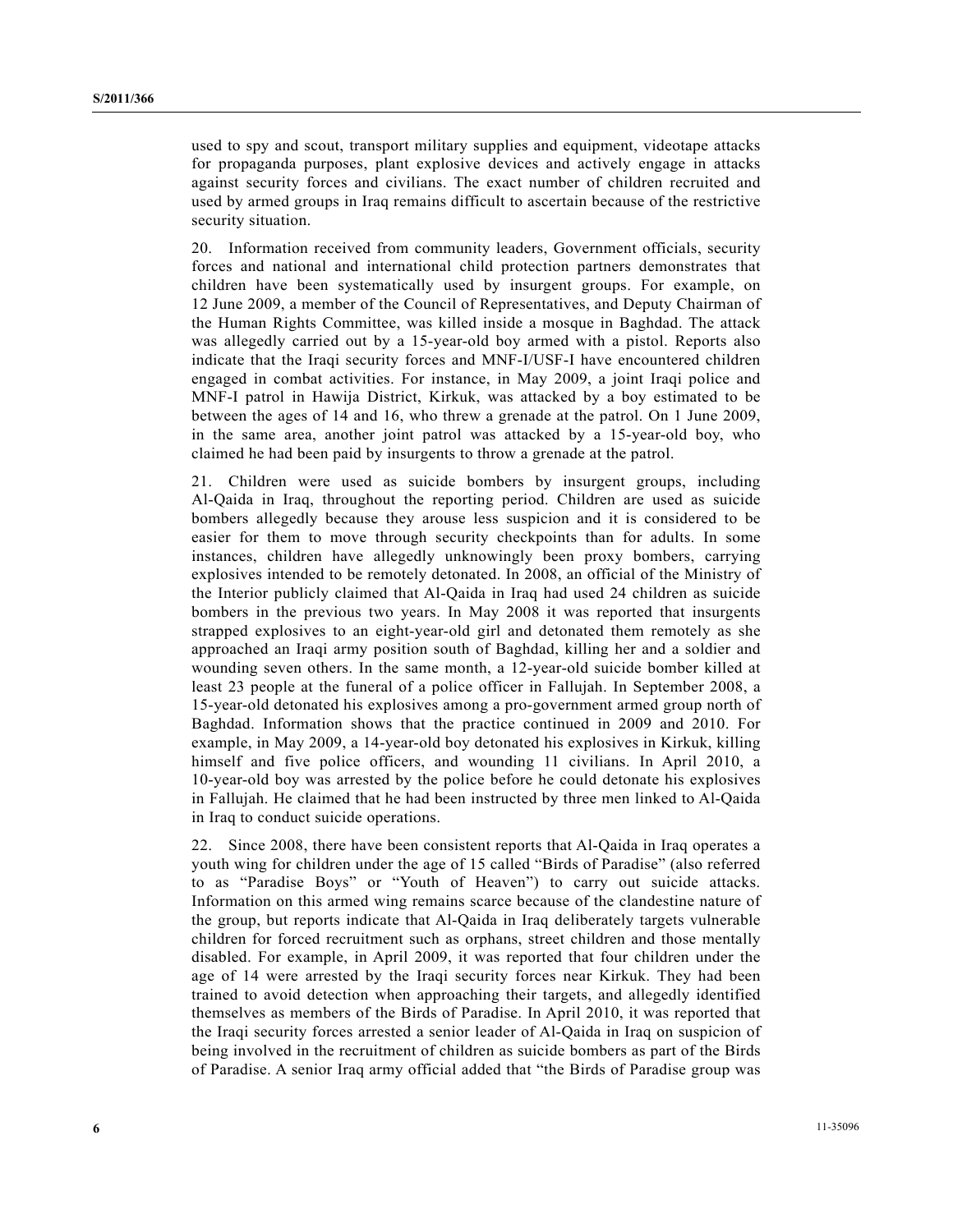directly responsible for recruiting children under 15, brainwashing them, and convincing them to carry out suicide operations — or even deceiving them by placing explosives around their bodies, sending them to markets, and then blowing them up using a remote control".

23. Children have also unknowingly been used to lure security forces into ambushes. For example, in August 2010 armed gunmen reportedly entered a house in Sadiyah, north of Baghdad, killed an adult male and two females, and sent two children, 10 and 12 years old, to report the attack to the Iraqi security forces. When the Iraqi army and police came to investigate, explosives planted in the house by the insurgents killed eight soldiers and wounded four. The two children were not injured and were later placed in the care of relatives.

24. With respect to the Awakening Councils, the United Nations and its partners received reports in 2009 that approximately 350 children were working for the Councils, although these reports could not be verified owing to security constraints.

25. There have also been persistent reports that the Mahdi Army actively recruited and used children as soldiers since the beginning of the conflict. A spokesperson for the group, Sheikh Ahmad al-Shabani, stated support for the practice of using children in an interview in 2004, and also stated that boys as young as 15 were involved with the group. The armed group disbanded voluntarily in August 2008, but spokesmen for the group have publicly threatened that it may reconstitute itself if foreign forces do not leave Iraq as planned in 2011.

#### **Detention of children for alleged association with armed groups**

26. A large number of children were detained by MNF-I on suspicion of posing threats to security. This number decreased significantly during the reporting period, as MNF-I transferred authority for detention to the Government of Iraq under the requirements of the United States-Iraq status of forces agreement. The agreement stated that MNF-I no longer retained authority to detain individuals, and subsequently required that juveniles either be released or, if sufficient evidence existed, be transferred to the Iraqi justice system for processing. MNF-I reported that 874 children were detained in December 2007, approximately 500 in mid-May 2008, 50 as at the end of December 2008, and none in June 2010. While systematic monitoring of all detention facilities under the authority of the Ministry of Labour and Social Affairs has yet to be implemented, the monitoring and reporting mechanism ascertained in June 2010 in two of Baghdad's detention centres the presence of some 150 children detained owing to alleged association with armed groups, constituting more than 70 per cent of the total children incarcerated there.

### **B. Killing or maiming of children**

27. Children continue to be killed and maimed in Iraq, as they remain exposed to a wide range of risks as a result of the conflict. In 2008, according to figures provided by the Government of Iraq, 376 children were killed and 1,594 were wounded; in 2009 it was reported that 362 children were killed and 1,044 wounded. For 2010, the monitoring and reporting mechanism of the Country Task Force on Monitoring and Reporting documented that at least 194 children were killed and 232 wounded as a result of the conflict, while the official figures from the Government of Iraq for the first nine months of 2010 report that 134 children were killed and 590 wounded,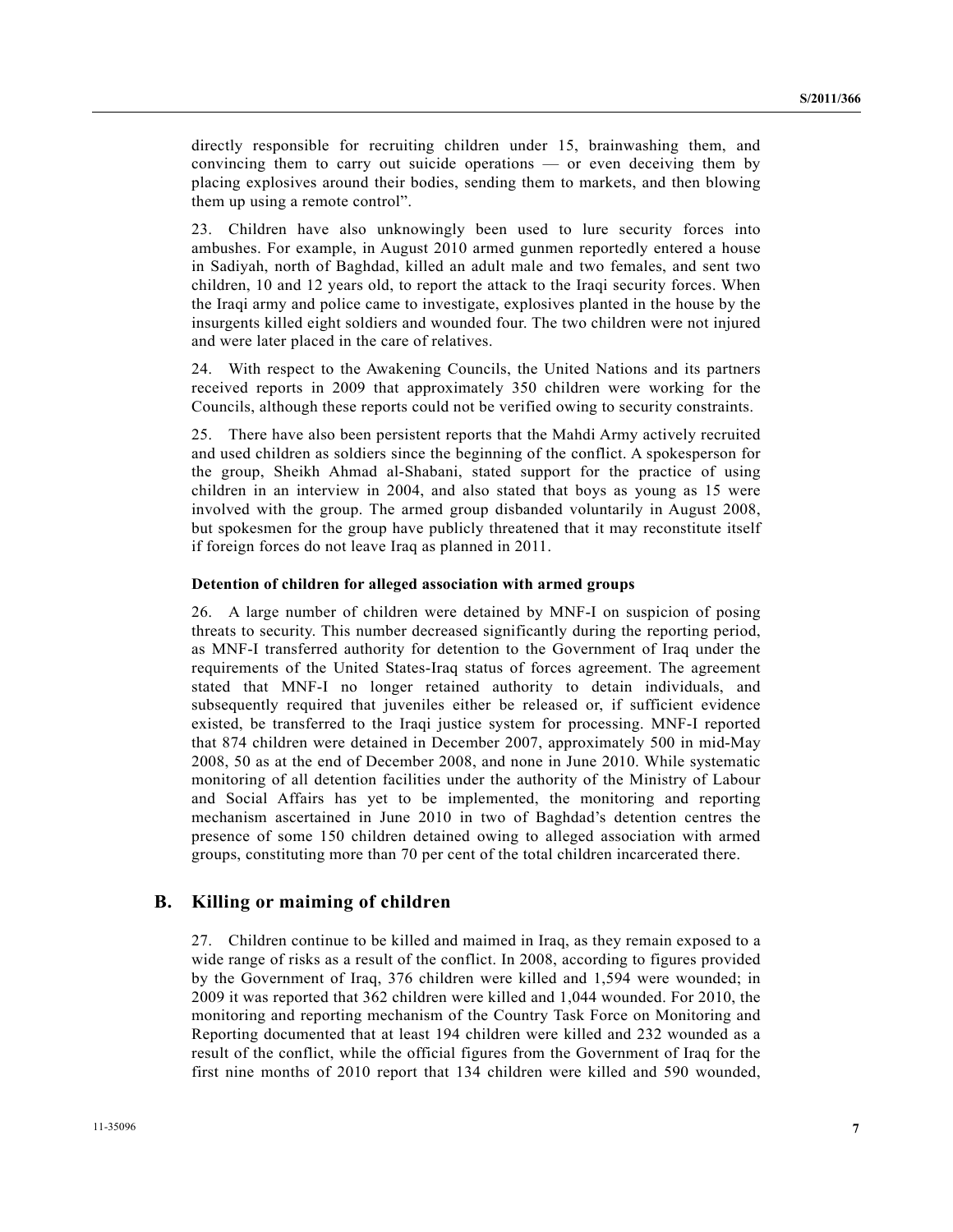primarily in Baghdad, Diyala and Ninewa Governorates. It should be noted that figures from the task force and the Government of Iraq differ because access to affected populations and methodologies are not always similar.

28. Children have also been killed or maimed after being caught in the crossfire between insurgent groups and military or police forces engaged in combat or checkpoint confrontations. However, most of the killing and maiming of children is owed to indiscriminate large scale bomb and suicide attacks by insurgent groups such as Al-Qaida in Iraq and Islamic State of Iraq, who target public areas, including markets, mosques and places of recreation, where children tend to gather. Following are a few examples:

 (i) On 20 June 2009, a suicide bomber targeted a Shia mosque used by the Turkmen community in Tazaa, south of Kirkuk, killing 82 people, including 17 children;

 (ii) On 10 August 2009, two truck bombs were detonated in Shabak in Ninewa Governorate, killing or injuring 177 civilians, including 76 children;

 (iii) On 26 March 2010, 23 children were killed when bombs destroyed a coffee shop and a restaurant in Khalis, Diyala Governorate;

 (iv) On 14 May 2010, in Ninewa, five children were killed and 30 injured when suicide bombers attacked civilians at a soccer stadium;

 (v) In August 2010, a series of coordinated explosions in a market in Basra killed 45 civilians, including a 12-year-old girl, and injured over 180 people, including 13 boys and 11 girls between the ages of 10 and 15;

 (vi) In October 2010, three children were reportedly among the 55 people killed in an attack against a church in Baghdad, for which Islamic State of Iraq claimed responsibility.

29. Children are also victims of insurgents' high profile attacks against public institutions, in particular ministries and police stations, purportedly perpetrated in an effort to destabilize the Government of Iraq and undermine its ability to provide services to citizens. Deliberate attacks on the homes and families of Government, military or police officials by insurgent groups have also resulted in death and injury to children. For instance, in April 2010, two boys were reportedly beheaded by insurgents who attacked the home of a police official in Salahuddin. In May 2010, the daughter of a man who was employed by the Iraqi army was killed when unknown gunmen stormed his house in Kirkuk. Also, in August 2010, two sons of a member of the Iraqi police, aged 10 and 12, were killed in Fallujah in an attack on their house. The Iraqi security forces have also been reported to be responsible for the deaths of children in crossfire incidents when attempting to arrest suspects in their homes: in September 2010, it was reported that Iraqi security forces stormed a house in Fallujah and eight persons were killed, including at least two children.

30. A consistent threat to children are explosive remnants of war, which continue to claim the lives of children and cause injury long after combat operations have taken place. It is estimated that 2.66 million cluster bombs and 20 million landmines remain in Iraqi soil, contaminating 1,700 square kilometres of land. Many date from previous conflicts, such as the Iran-Iraq war and the first Gulf War.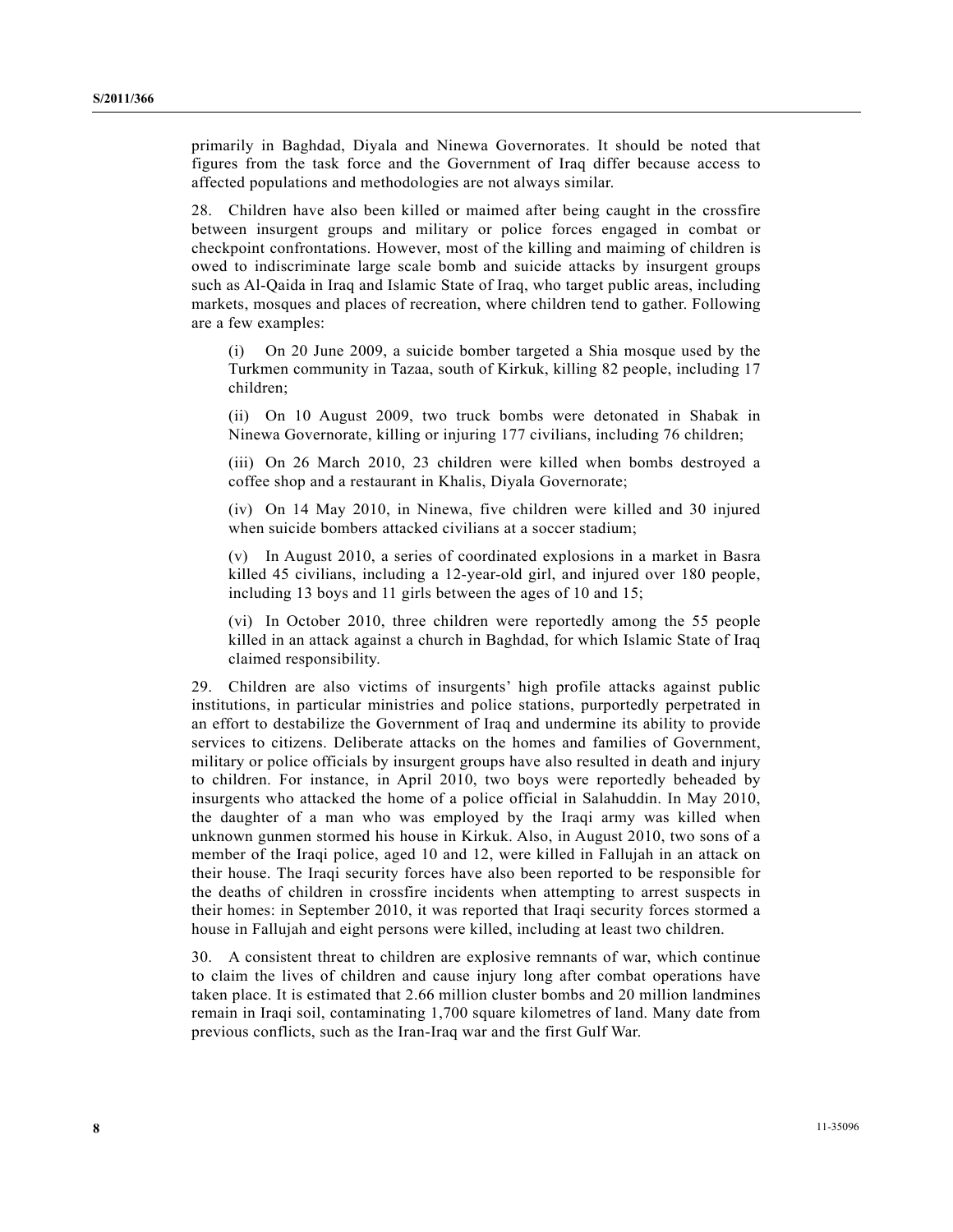## **C. Rape or other grave sexual violence against children**

31. Incidents of rape or grave sexual violence against children in Iraq connected with the armed conflict are extremely difficult to verify and gathering information on this violation remains a consistent challenge. The main factors are the security situation and the limitations on access it imposes, a reluctance to report incidents out of fear of being stigmatized, and the absence of available and safe reporting mechanisms for children in a number of regions. Additionally, traditional child protection partners — such as the police — have been engaged in combating insurgents and thus may not have been able to direct their full attention to the issue of rape or grave sexual violence against children.

## **D. Abduction of children**

32. The abduction of children remains a serious concern. In 2009 alone, the Ministry of Interior estimated that at least 265 children were abducted and issued several public warnings. In response, the Ministry of Education instructed schools to take precautions, and security patrols and checkpoints around schools were increased. Owing to the sensitivity of release negotiations, once a child has been abducted many of these incidents are not reported to the authorities, as parents feel this would give a greater chance for the successful release of their children.

33. Incidents of abductions by insurgents remain difficult to verify, especially because of the clandestine nature of their activities, the lack of reporting and the fact that it is often challenging to distinguish whether the abductors are insurgents or criminals. The Country Task Force on Monitoring and Reporting has, however, continuously received reports of the abduction of children by armed groups to finance their violent activities, and in one particular case, to obtain the release of prisoners. In October 2010, armed men wearing military uniforms attacked a house in south-western Kirkuk and kidnapped two girls aged 16 and 17. The house belonged to an influential family from a local tribe. The kidnappers demanded that the family request the release of five women associated with their group arrested on charges of terrorist activities. The two girls were later released after the authorities in Kirkuk reportedly released the five women. Additionally, between November and December 2010, three incidents of abduction in Kirkuk were reported, including the case of a boy whose father worked for an Awakening Council and who was abducted and questioned by unknown armed men regarding his father's activities. The boy was released the following day.

### **E. Attacks on schools or hospitals**

34. During the first five years of conflict in Iraq, educational facilities were heavily targeted. According to the United Nations Children's Fund (UNICEF), in the early stages of the conflict in 2003 and 2004 more than one in six schools in Iraq were vandalized, damaged or destroyed. Owing to the lack of infrastructure and to overcrowded classrooms, one third of schools are forced to deliver lessons in two or even three shifts, with acute shortages of essential teaching/learning materials.

35. Children's access to education has been compromised by the security situation. The United Nations Educational, Scientific and Cultural Organization National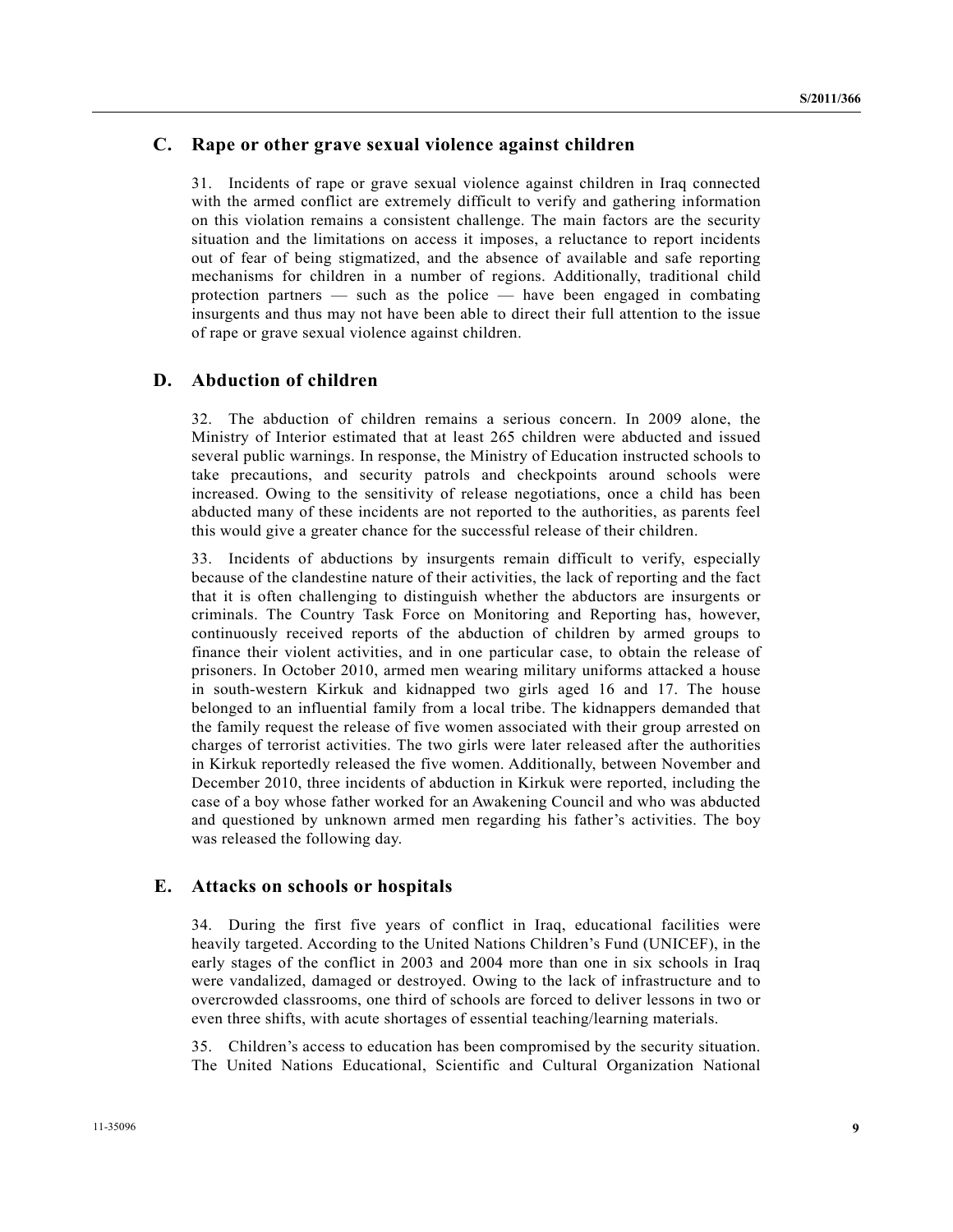Education Support Strategy released in 2008 estimated that 2 million children of primary school age did not attend school largely owing to the security situation. Direct attacks against schools also continue to occur, and in some cases schools have been the target of suicide bombers. For instance, on 22 January 2008, a suicide bomber detonated his explosives at the entrance of a school in Ba'qubah, injuring 17 students and 4 teachers. Schools have also been affected by explosive devices being placed in them or in their vicinity. For example, on 27 March 2008, unidentified armed elements blew up a school in Saydiyah, in south-western Baghdad. On 7 December 2009, in Sadr City, explosives hidden in a rubbish pile outside a school were detonated, killing 5 boys and injuring 17 children.

36. Threats and intimidation also prevent children's access to schools. Many of these threats were reported to have come from insurgent groups that demand the schools change the curriculum or deny rights to students from certain ethnic or religious groups. Failure to comply often led to violence. In May 2008, for instance, it was alleged that an armed group operating in Sadr City had closed 86 schools and threatened employees and students not to go to school and families not to send their children to school. It was reported in 2008 that schools in Sadr City were being used as bases of operations for insurgent activities. More recently, in October 2010 as a result of the attack claimed by Islamic State of Iraq against a church in Baghdad, many Christian schools, often sharing the same grounds as their churches, reportedly cancelled classes for several weeks for fear of similar attacks.

37. Hospitals have suffered damage or been closed as a result of military operations and have also been directly targeted by insurgent groups. For example, on 24 October 2010, explosives placed in a parked vehicle exploded inside the Ibn Sina Hospital compound in Mosul. Four children were killed and 9 below the age of 14 were among the 30 persons wounded.

38. The direct targeting of medical staff has also dire consequences for the provision of health-care services. In 2008, it was reported that as a result of the conflict 2,200 doctors and nurses had been killed and 250 kidnapped since 2003 and that many had also been threatened by armed groups and forced to leave their jobs, leading to a lack of trained professionals in the health-care sector.

## **F. Denial of humanitarian access**

39. Humanitarian access for children remained problematic in areas affected by the conflict. Military operations, intimidation by armed groups, and the climate of fear created by indiscriminate attacks means that in some areas children lacked access, or had only partial access, to basic assistance and services related to water, sanitation, food and health care. The Al-Qaida in Iraq and Islamic State of Iraq tactic of attacking Government institutions further compounded the problem of access to services and humanitarian assistance by creating a gap between those in need and government services.

40. The security situation also impacted the ability of humanitarian actors to access children to deliver services. During the reporting period, Iraq remained a volatile security environment for national and international humanitarian actors. Reports were consistently received of humanitarian staff, including United Nations staff, being threatened, harassed and intimidated by armed groups, with the result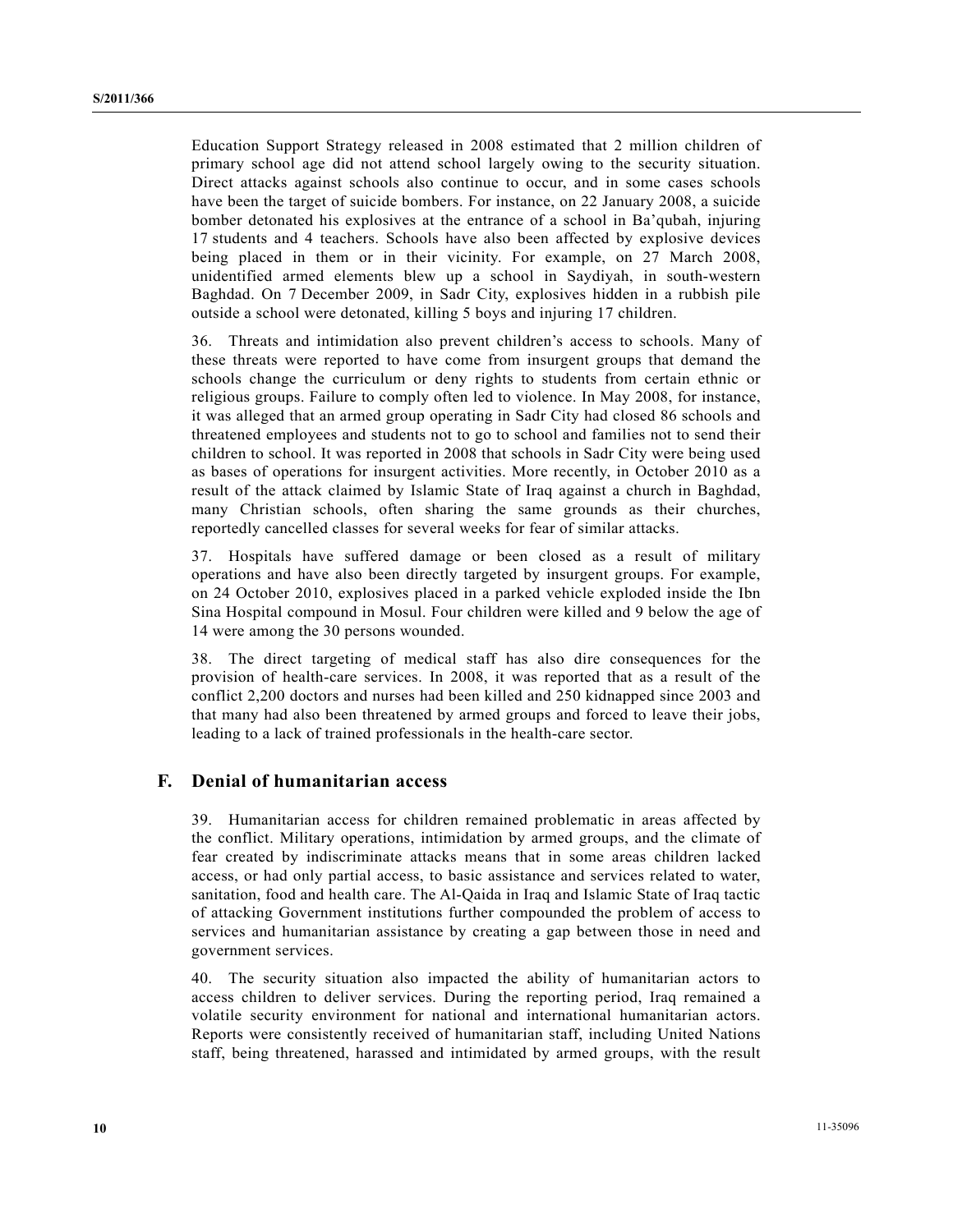that some humanitarian actors were unwilling to enter high risk areas to provide services to potential beneficiaries.

# **V. Dialogue and action plans to redress violations and abuses committed against children**

41. The delay in the formation of the new government in Iraq after the March 2010 elections resulted in the absence of formal dialogue on children affected by armed conflict between the United Nations and the Government of Iraq. However, UNAMI senior management engaged with the Government of Iraq on monitoring and reporting and established a communication channel on the issue through the Ministry of Foreign Affairs. On 13 January 2011, my Special Representative and the UNICEF Representative, met with the Minister for Foreign Affairs to initiate such discussions and introduced the Security Council resolution 1612 process regarding the implementation of the monitoring and reporting mechanism in Iraq. It was requested that the Minister appoint a high-level representative to liaise with the Country Task Force on Monitoring and Reporting. The Minister agreed to the request and welcomed the implementation of the mechanism in the framework of Security Council resolutions 1612 (2005) and 1882 (2009). Further to that request, and in an effort to support the monitoring and reporting mechanism and the work with the Country Task Force on Monitoring and Reporting on issues related to children in armed conflict, the Government of Iraq established an intergovernmental committee on Security Council resolution 1612 (2005) in April 2011. The committee is chaired by the Ministry of Human Rights, with representatives from the Ministries of Defence, Foreign Affairs, Justice, Labour and Social Affairs, Education and the Interior.

# **VI. Follow-up and programmatic response to violations and abuses committed against children**

42. The continuing conflict and the resulting violence and insecurity have greatly weakened, and in some cases destroyed, institutions and systems for the physical, social and legal protection of children. From 2008 to the present, the Government of Iraq, United Nations agencies and NGOs have developed partnerships in order to increase assistance to victims in the form of psychological support, social and reintegration assistance. Despite some success in responding to the needs of children, child protection has yet to be fully articulated in government policies and priorities, such as in the National Development Plan. Protection partners are currently providing assistance to the Ministry of Labour and Social Affairs for the development of a child protection policy. Technical capacity of protection service providers such as social workers and caregivers in child care institutions is limited and practices demand improvement.

### **Detention of children for alleged association with armed groups**

43. The Ministry of Labour and Social Affairs, with UNICEF support, began a justice-for-children project in 2009 that combines prevention, protection, reintegration and restorative justice for children and young people. The Ministry granted UNICEF and its implementing partners access to children in pre-trial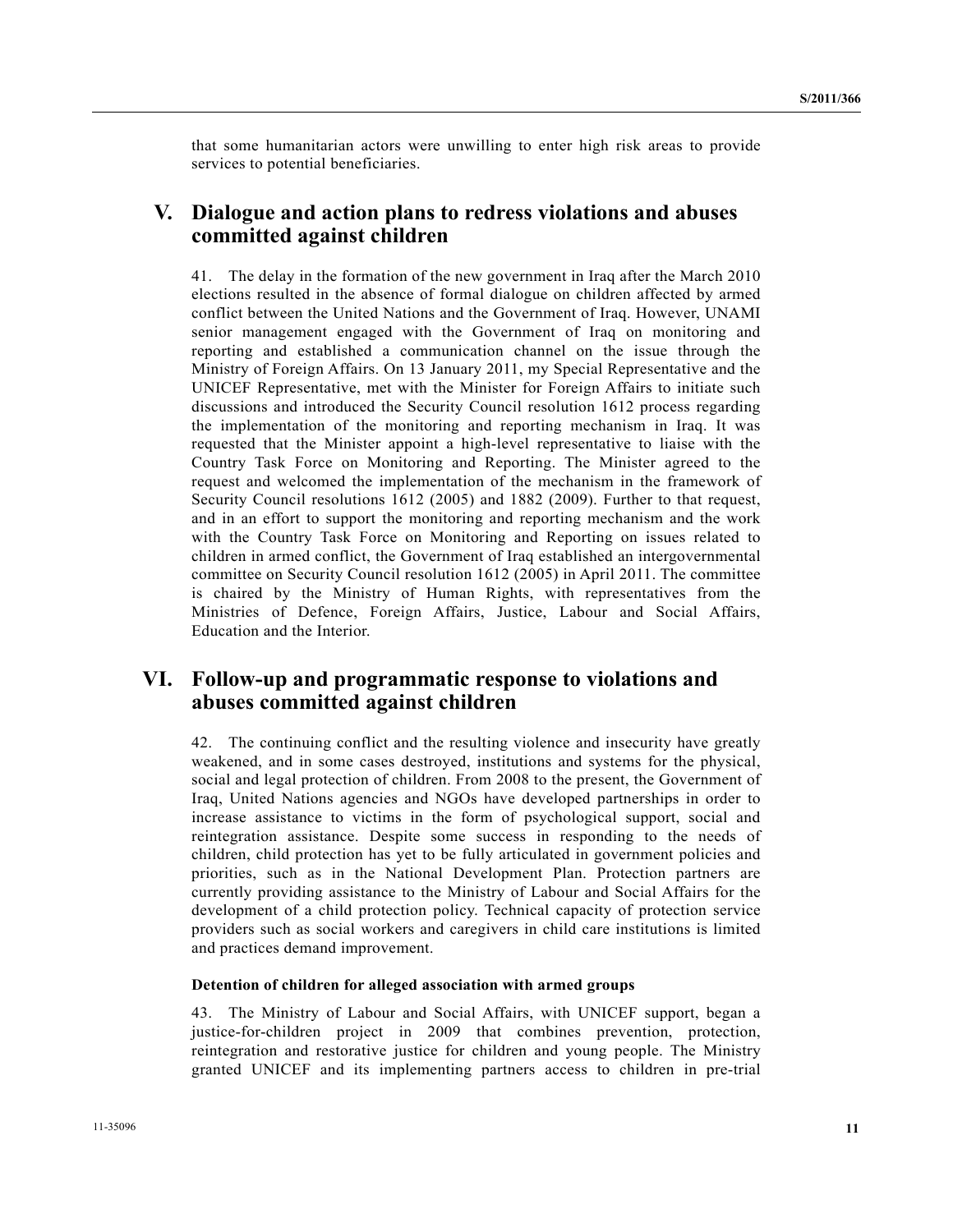detention to all four facilities in Baghdad and Mosul, and the Ministry of the Interior has allowed access to Al Maqal since 2009. Four mobile legal teams were therefore able to provide assistance to children in pre- and post-trial detention, including children detained because of their alleged association with armed groups. Additionally, concerted advocacy and programmatic efforts by UNICEF and other partners allowed the creation of alternatives to detention While Iraq's juvenile care law indeed provides for alternative measures such as diversion from the criminal justice system, these options have rarely been utilized except for informal applications such as communal dispute resolution.

### **Psychosocial support**

44. To reduce the psychosocial impact of the conflict on children, various interventions have been developed. The Ministry of Education, with the support of UNICEF, re-established the provision of psychosocial assistance to children in schools in vulnerable communities that reached some 50,000 children. More than 1,900 teachers were trained in the provision of psychosocial support to enable them to understand the impact of violence on learning and development. Awarenessraising sessions were also conducted in 70 schools with parents through the parentteacher association. To complement the psychosocial component in schools, the Ministry of Labour and Social Affairs has developed a framework for a communitybased psychosocial programme. Mainstreaming of teacher-training on psychosocial support in schools is being envisaged by the Ministry of Education in coordination with other stakeholders.

### **Mines and unexploded ordnance**

45. The Ministry of the Environment is the lead ministry on mine action and mine risk education and designed a plan in 2008 for medium- to long-term initiatives at the community level. Since 2008, the Ministry, supported by UNICEF, has conducted mine risk education activities that have reached 139,393 children (73,966 boys and 65,427 girls) in 1,700 schools and 109,812 men and 27,453 women from 1,000 communities. In November 2009, Iraq signed the Convention on Cluster Munitions, which prohibits the use, production, transfer and stockpiling of these weapons. In 2010, mine risk education was integrated into teacher-training and school curricula.

#### **Attacks on schools**

46. From 2008 and 2010, the United Nations responded to a number of emergencies through IMPACT, a humanitarian initiative aimed at responding to post-conflict emergencies based on a needs assessment in areas of acute vulnerability. For instance, assistance was provided to thousands of families in Sadr City affected by the conflict, including in the form of school rehabilitation. However, the current capacity of the Government to implement construction works and issues of land availability are hindering the progress of the programme. However, UNICEF has assisted the Ministry of Education in improving access to education. A particular focus was given to pupils dropping out of school because of the security concerns through the implementation of accelerated learning programmes, while teachers were also equipped with skills to detect and respond to the needs of children psychologically affected by violence. From 2008 to 2010, 70 schools were rehabilitated or constructed, water and sanitation facilities were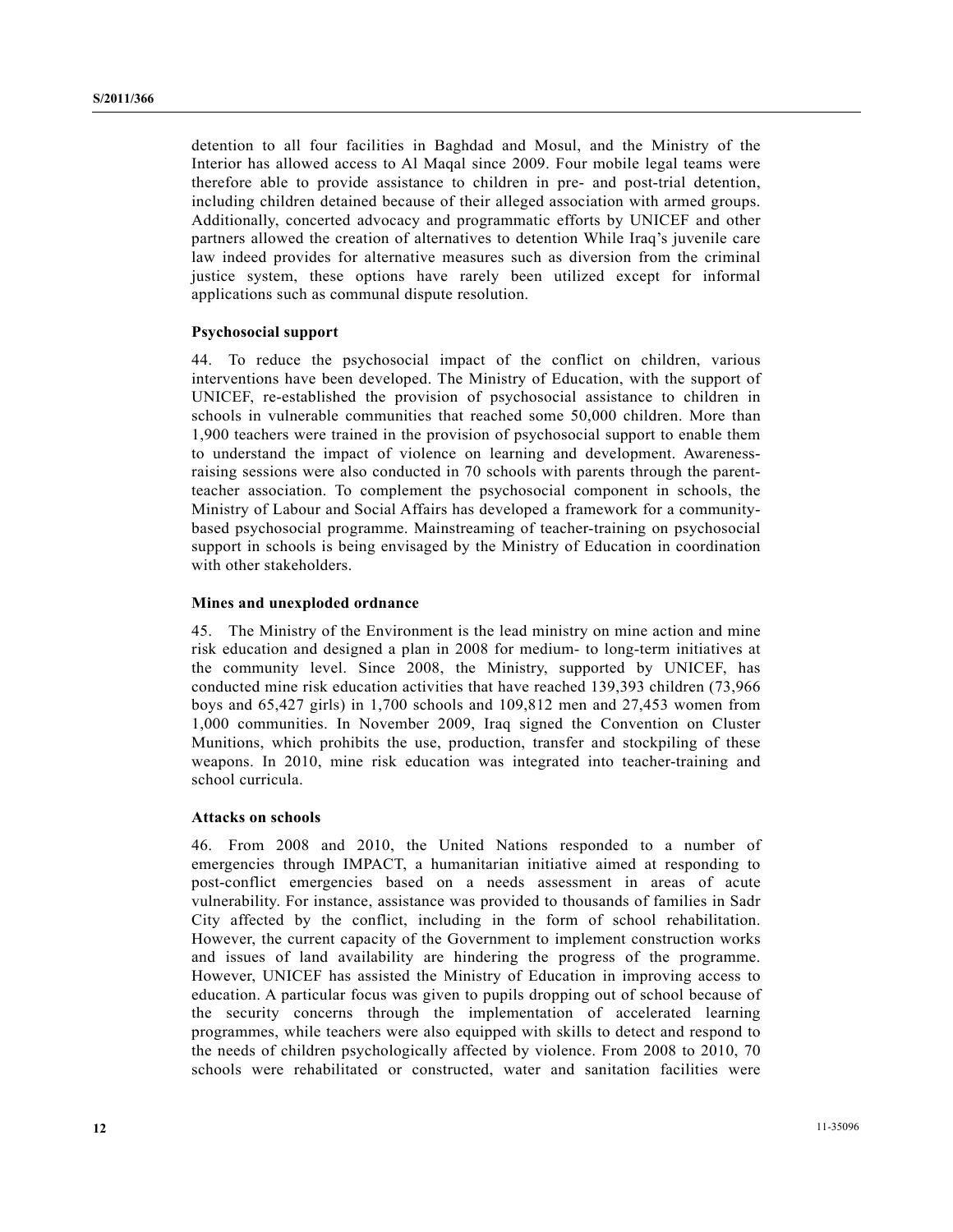repaired in 174 schools, and prefabricated classrooms were installed in 13 schools, benefiting a total of over 168,400 children (51 per cent girls).

### **Sexual violence perpetrated against children**

47. At the community level, civil society, supported by UNICEF, worked in 16 governorates for prevention, protection and responding to gender-based violence with national and international non-governmental organizations. These activities, which took place between 2008 and 2010, included awareness-raising, life skills and psychosocial, medical and legal services for girls who were the victims of genderbased violence.

## **VII. Recommendations**

48. I condemn in the strongest possible terms the grave violations committed against children, and call upon all to respect the principles of international law, to recognize and maintain the safety and neutrality of schools, hospitals and places of worship and those who work for these institutions, and to declare that they will cease all such attacks. I further condemn the reported practice by Al-Qaida in Iraq of recruiting children as suicide bombers, and call for the immediate disbandment of the Birds of Paradise and request a public declaration to that effect.

49. I urge the Iraqi security forces and United States Forces in Iraq to ensure that their rules of engagement include special protection measures for children and are implemented fully, and I encourage that they request the assistance of UNAMI and UNICEF on appropriate child protection measures in this regard.

50. I recommend that the Ministry of Defence develop appropriate age verification procedures with respect to the Awakening Councils, and that it take appropriate measures to improve the protection of children through a final screening of all remaining Awakening Council members in coordination with child protection partners in Iraq.

51. I strongly encourage the Iraqi security forces to work closely with UNAMI child protection to devise a training regime for the Iraqi security forces on grave child rights violations and to devise an "alert system" to regularly apprise the country task force on monitoring and reporting of possible grave rights violations in real time.

52. I welcome the Government of Iraq's acceptance of the recommendation by the Human Rights Council during the universal periodic review process to adopt measures to criminalize the recruitment and use of children in armed conflict. As an immediate measure, I request the Government to conduct investigations and prosecutions of the crime of recruitment and use of children.

53. I further request the Government of Iraq to grant the United Nations and human rights monitoring bodies full access to detention facilities, including all those housing children at any stage of the judicial process. The Government should also work with UNAMI and UNICEF to develop ways and means to prevent prolonged detention and identify alternatives for those children in line with the Optional Protocol to the Convention on the Rights of the Child on the involvement of children in armed conflict.